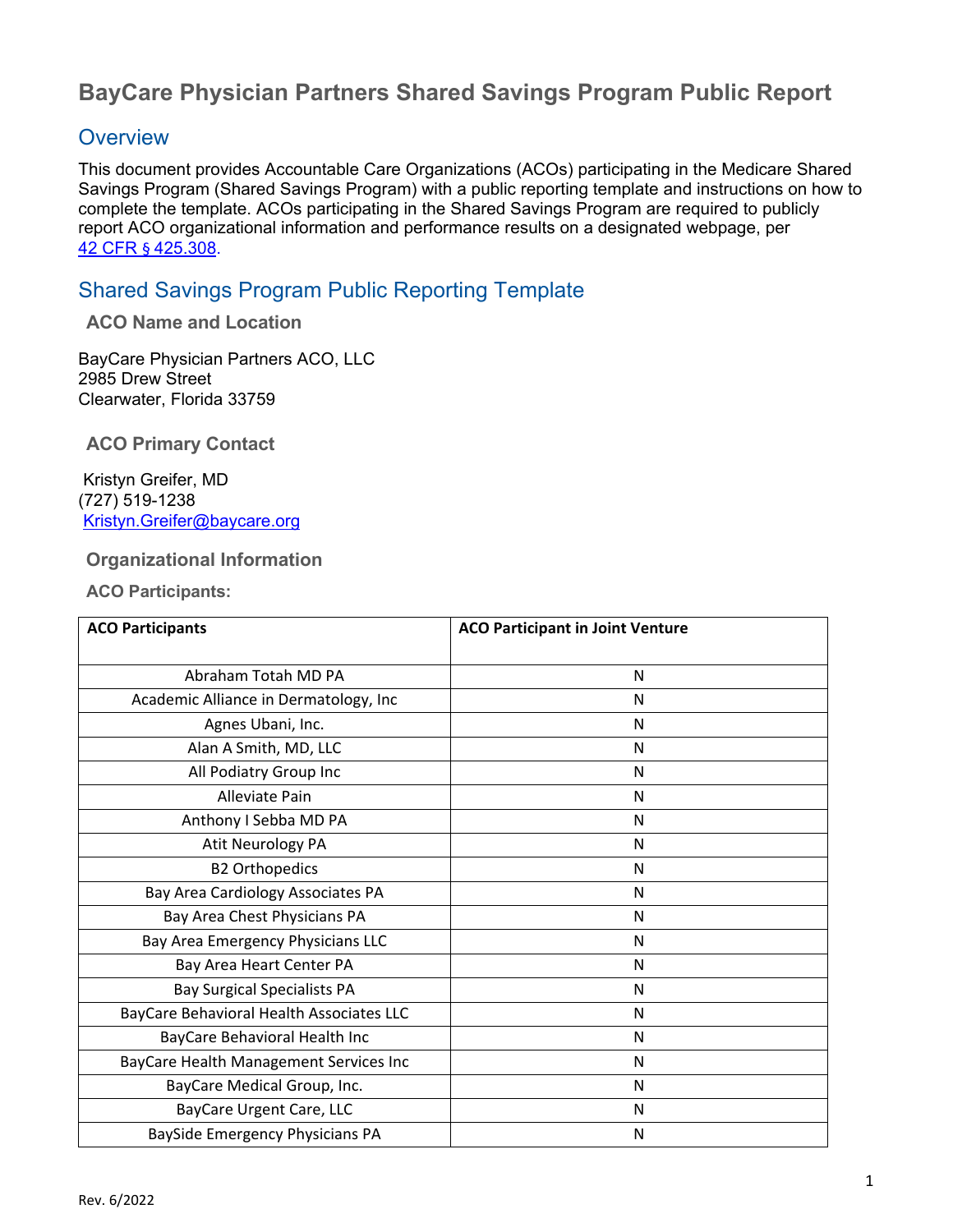| <b>Bayside Medical Group</b>                   | N            |
|------------------------------------------------|--------------|
| Beth Hanrahan MD LLC                           | N            |
| <b>Biggers Family Medicine PA</b>              | N            |
| BlessedCare Center, Inc                        | N            |
| <b>Bruce J Levine DPM PA</b>                   | N            |
| Clear Skin Dermatology, P.A.                   | N            |
| Clearwater Cardiovascular and Interventional   | N            |
| Consultants MD                                 |              |
| Comprehensive Foot and Ankle Center PA         | $\mathsf{N}$ |
| Dale R Monast DPM PLLC                         | N            |
| David J. Hobbs, M.D., P.A.                     | N            |
| Diabetes Thyroid and Endocrinology Center PL   | N            |
| Eduardo Palanca MD PA                          | N            |
| Edwin M Melendez MD PA                         | N            |
| <b>Excelis Medical Associates</b>              | N            |
| Faizi Ahmed                                    | N            |
| Family Medical Specialists of Florida PLC      | N            |
| Farhan Siddiqi, MD PA                          | N            |
| Florida Joint & Spine Institute, PA            | N            |
| Florida Kidney Physicians                      | N            |
| Foot And Ankle Physicians PA                   | N            |
| Gastroenterology of Greater Orlando            | N            |
| Gerald J Rizzo MD PA                           | N            |
| <b>Gulf Coast Pulmonary Associates PA</b>      | N            |
| Heidi Goldberg MD PA                           | N            |
| Infectious Disease Consultants of West Florida | N            |
| <b>Interventional Cardiac Consultants PLC</b>  | N            |
| Jack Parrino MD PA                             | N            |
| James P Powers DO PA                           | N            |
| Jeanne M McGregor MD MPH PA                    | N            |
| Joel Epstein DPM PA                            | N            |
| Kratz Allergy Asthma and Immunology Associates | N            |
| PA                                             |              |
| Langer Family Medicine PA                      | $\mathsf{N}$ |
| Lee Shettle DO PA                              | N            |
| Louis Aviles MD PL                             | N            |
| <b>Medical Home PL</b>                         | N            |
| Michael Siedlecki MD                           | N            |
| Michael T Reilly MD PA                         | ${\sf N}$    |
| Musculoskeletal Institute Chartered            | ${\sf N}$    |
| Nabila Niaz, MD, PA                            | N            |
| Neurophysiology Center PA                      | N            |
| <b>Nodal Medical Center LLC</b>                | N            |
| North Star Allergy, Asthma & Immunology, P.A.  | N            |
| Novem Dermatology, P.A.                        | ${\sf N}$    |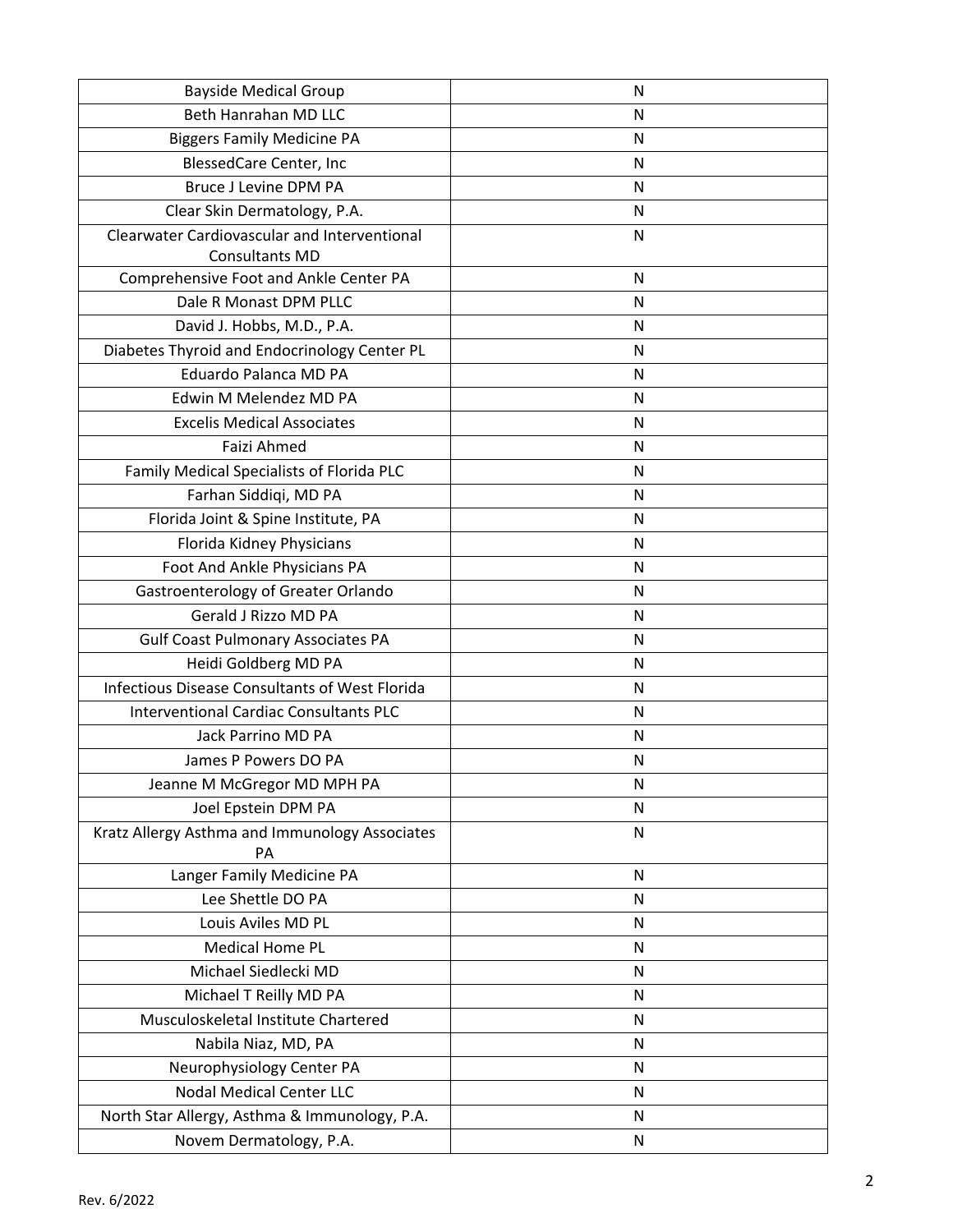| Omar Aref MD PLC                                   | N         |
|----------------------------------------------------|-----------|
| <b>Optimal Medicine Inc</b>                        | N         |
| Orthopaedic Medical Group of Tampa Bay             | N         |
| Palm Harbor Dermatology PA                         | N         |
| Pasco County Emergency Physician LLC               | N         |
| Pinellas Arrhythmia Associates PA                  | N         |
| Pinellas County Primary Care and Hospitalists PLLC | N         |
| Pinellas Primary Care Inc                          | N         |
| Premier Heart and Vascular Center                  | N         |
| Premier Radiation Oncology Associates LLC          | N         |
| Radiology Associates of Clearwater MD PA           | N         |
| Raymond D Hansen MD PA                             | N         |
| <b>Respiratory Specialists PL</b>                  | N         |
| Richard K Maza MD LLC                              | N         |
| Rozas Smith Chandler Perez Reina MDs LLP           | N         |
| S. Devarakonda and P. Rajendran, MDS               | N         |
| Sara Downs DO PA                                   | N         |
| Shrinath S Kamat MD PA                             | N         |
| Specialist Doctors' Group, LLC                     | N         |
| St. Joseph's Community Care, Inc.                  | N         |
| St. Luke's Cataract & Laser Institute, P.A.        | N         |
| Stephen F Levin DPM PA                             | N         |
| Stephen J Shields MD PA                            | N         |
| Stephen L. Scranton, M.D., LLC                     | N         |
| SunCoast Retinal Consultants, LLC                  | N         |
| Sunshine Primary Care LLC                          | N         |
| Surgical Associates of West Florida PA             | N         |
| Tampa Bay Orthopedics                              | N         |
| Tampa Bay Pulmonary Associates, PA                 | N         |
| Tampa Bay Pulmonary Medicine, PA                   | N         |
| Tampa Bay Renal LLC                                | ${\sf N}$ |
| Tampa Eye Clinic and Associates PA                 | N         |
| Tampa Lung Specialists PA                          | N         |
| Tampa Oncology and Proton, LLC                     | N         |
| The Advanced Cardiovascular Center of Tampa Bay    | ${\sf N}$ |
| PA                                                 |           |
| The Eye Physicians of Pinellas PA                  | N         |
| Tidewater Foot & Ankle Associates                  | N         |
| Timothy C Runyon DPM PA                            | N         |
| <b>Urology Professionals LLLP</b>                  | N         |
| Vasco M. Marques MD PA                             | N         |
| Victor Arboleda MD PA                              | N         |
| <b>Wellspring Cancer Center LLC</b>                | N         |
| <b>West Central Gastroenterology LLP</b>           | ${\sf N}$ |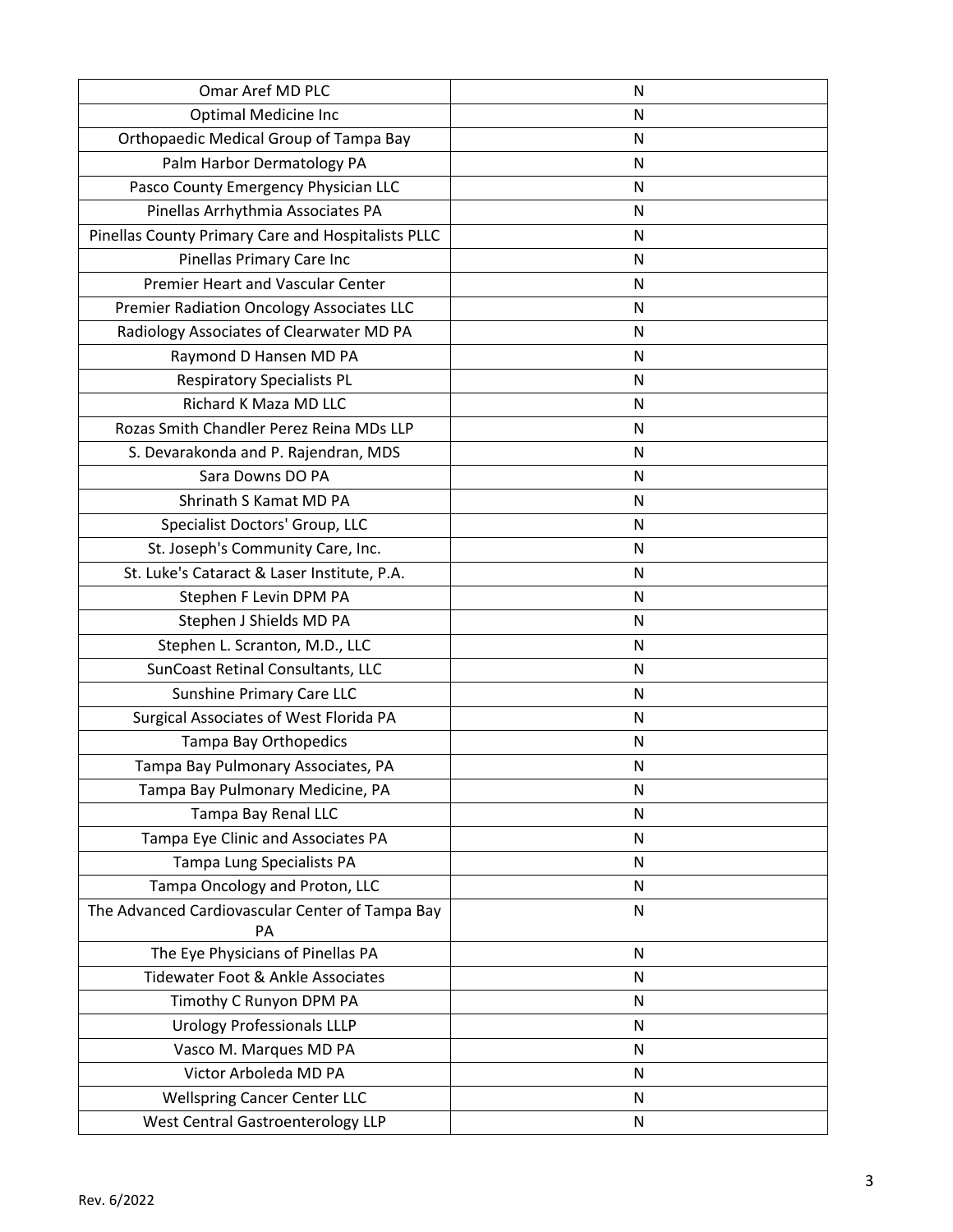| West Coast Infectious Diseases PA      |  |
|----------------------------------------|--|
| West Florida Cardiovascular Center Inc |  |
| West Florida Medical Specialists PA    |  |
| William C Brown MD Inc                 |  |
| Winter Haven Hospital, Inc.            |  |

### **ACO Governing Body:**

| <b>Member</b><br><b>Last Name</b> | <b>Member</b><br><b>First Name</b> | <b>Member</b><br><b>Title/Position</b> | Member's<br>Voting<br><b>Power</b><br>(Expressed<br>as a<br>percentage<br>or number) | <b>Membership Type</b> | <b>ACO Participant</b><br><b>Legal Business Name</b><br>and D/B/A, if<br>applicable |
|-----------------------------------|------------------------------------|----------------------------------------|--------------------------------------------------------------------------------------|------------------------|-------------------------------------------------------------------------------------|
| Wanger                            | Michael                            | Chair                                  | 1                                                                                    | <b>ACO Participant</b> | <b>Pinellas Primary Care</b>                                                        |
|                                   |                                    |                                        |                                                                                      | Representative         |                                                                                     |
| <b>Kraus</b>                      | Barry                              | Treasurer                              | $\mathbf{1}$                                                                         | <b>ACO Participant</b> | Radiology Associates                                                                |
|                                   |                                    |                                        |                                                                                      | Representative         | of CLW                                                                              |
| Mathew                            | Dani                               | Secretary                              | $\mathbf{1}$                                                                         | <b>ACO Participant</b> | <b>BayCare Medical</b>                                                              |
|                                   |                                    |                                        |                                                                                      | Representative         | <b>Group INC</b>                                                                    |
| Amin                              | Jay                                | Director                               | $\mathbf{1}$                                                                         | <b>ACO Participant</b> | Clearwater                                                                          |
|                                   |                                    |                                        |                                                                                      | Representative         | Cardiovascular &                                                                    |
| Amin                              | Mahesh                             | Director                               | $\mathbf{1}$                                                                         | <b>ACO Participant</b> | <b>BayCare Medical</b>                                                              |
|                                   |                                    |                                        |                                                                                      | Representative         | Group INC                                                                           |
| <b>Biggers</b>                    | Joel                               | Director                               | $\mathbf{1}$                                                                         | <b>ACO Participant</b> | <b>Biggers Family</b>                                                               |
|                                   |                                    |                                        |                                                                                      | Representative         | Medicine, PA                                                                        |
| Fink                              | Andrew                             | Director                               | $\mathbf{1}$                                                                         | <b>ACO Participant</b> | <b>BayCare Medical</b>                                                              |
|                                   |                                    |                                        |                                                                                      | Representative         | Group INC                                                                           |
| Fisher                            | John                               | <b>Director</b>                        | $\mathbf{1}$                                                                         | <b>ACO Participant</b> | <b>BayCare Medical</b>                                                              |
|                                   |                                    |                                        |                                                                                      | Representative         | Group INC                                                                           |
| Gimness                           | <b>Michael Paul</b>                | Director                               | $\mathbf{1}$                                                                         | <b>ACO Participant</b> | <b>Family Medical</b>                                                               |
|                                   |                                    |                                        |                                                                                      | Representative         | Specialists of Florida                                                              |
| Inzina                            | Tommy                              | Director                               | $\mathbf{1}$                                                                         | Other -                | N/A                                                                                 |
|                                   |                                    |                                        |                                                                                      | Community              |                                                                                     |
| Vaughan                           | Timothy                            | Director                               | $\mathbf{1}$                                                                         | <b>ACO Participant</b> | <b>Bay Pediatrics</b>                                                               |
|                                   |                                    |                                        |                                                                                      | Representative         |                                                                                     |
| Kilgore                           | John                               | Director                               | $\mathbf{1}$                                                                         | <b>ACO Participant</b> | Musculoskeletal                                                                     |
|                                   |                                    |                                        |                                                                                      | Representative         | <b>Institute Chartered</b>                                                          |
| Nayee                             | Anand                              | Director                               | $\mathbf{1}$                                                                         | <b>ACO Participant</b> | <b>BayCare Medical</b>                                                              |
|                                   |                                    |                                        |                                                                                      | Representative         | Group INC                                                                           |
| Nothmann                          | Jean                               | Director                               | $\mathbf{1}$                                                                         | <b>ACO Medicare</b>    | N/A                                                                                 |
|                                   |                                    |                                        |                                                                                      | Beneficiary            |                                                                                     |
| Polo                              | Janice                             | Director                               | $\mathbf{1}$                                                                         | Other -                | N/A                                                                                 |
|                                   |                                    |                                        |                                                                                      | Community              |                                                                                     |
| Shields                           | Stephen                            | Director                               | $\mathbf{1}$                                                                         | <b>ACO Participant</b> | Stephen Shields, PA                                                                 |
|                                   |                                    |                                        |                                                                                      | Representative         |                                                                                     |
| Swoager                           | James                              | Director                               | $\mathbf{1}$                                                                         | <b>ACO Participant</b> | <b>BayCare Medical</b>                                                              |
|                                   |                                    |                                        |                                                                                      | Representative         | Group INC                                                                           |
| Waters                            | Glenn                              | Director                               | $\mathbf{1}$                                                                         | <b>ACO Participant</b> | <b>Morton Plant</b>                                                                 |
|                                   |                                    |                                        |                                                                                      | Representative         | <b>Hospital Association</b>                                                         |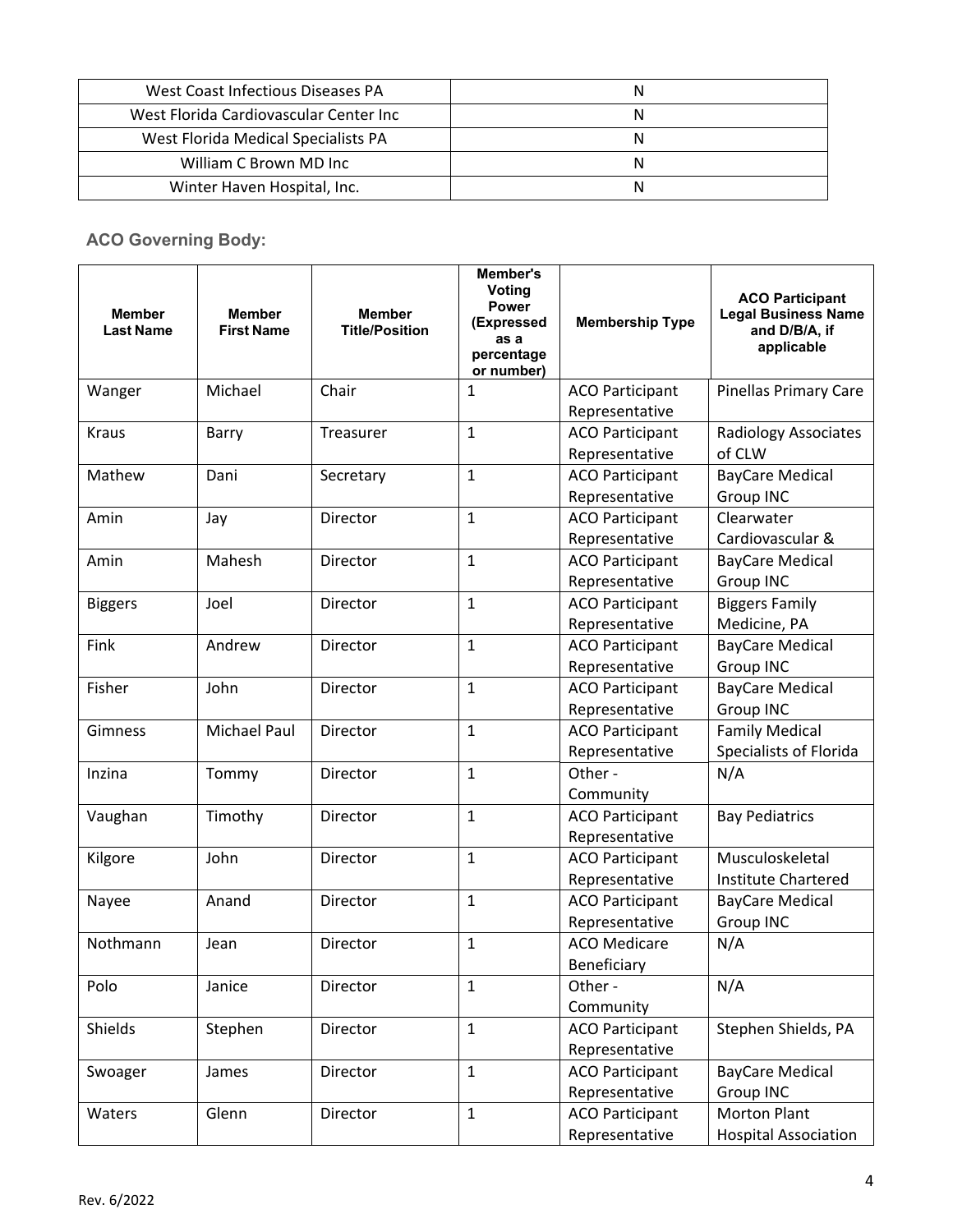| Kazi        | Shahnaz | Director | 1 | <b>ACO Participant</b> | <b>BayCare Medical</b>        |
|-------------|---------|----------|---|------------------------|-------------------------------|
|             |         |          |   | Representative         | Group INC                     |
| D'Cunha     | Prakas  | Director | 1 | <b>ACO Participant</b> | Renal Hypertension            |
|             |         |          |   | Representative         | Center                        |
| McNeely     | Kathryn | Director | 1 | <b>ACO Participant</b> | <b>Pinellas Pediatrics PA</b> |
|             |         |          |   | Representative         |                               |
| Shettle     | Philip  | Director | 1 | <b>ACO Participant</b> | Lee Shettle DO PA             |
|             |         |          |   | Representative         |                               |
| Howell      | Matthew | Director | 1 | <b>ACO Participant</b> | <b>Excelis Medical</b>        |
|             |         |          |   | Representative         | Associates                    |
| Silverfield | Joel    | Director | 1 | <b>ACO Participant</b> | <b>BayCare Medical</b>        |
|             |         |          |   | Representative         | Group INC                     |

#### **Key ACO Clinical and Administrative Leadership:**

| ACO Executive                                | Kristyn Greifer, MD |
|----------------------------------------------|---------------------|
| Medical Director                             | Kristyn Greifer, MD |
| <b>Compliance Officer</b>                    | Jeffrey Durham      |
| <b>Quality Assurance/Improvement Officer</b> | Kristyn Greifer, MD |

#### **Associated Committees and Committee Leadership:**

| <b>Committee Name</b> | <b>Committee Leader Name and Position</b> |  |  |
|-----------------------|-------------------------------------------|--|--|
| Quality               | Jay Amin, MD - Chair                      |  |  |
| Finance               | Barry Kraus, MD - Chair                   |  |  |
| Compliance            | Jeff Durham - Chair                       |  |  |
| Nominating            | Michael Wanger, MD - Chair                |  |  |

#### **Types of ACO Participants, or Combinations of Participants, That Formed the ACO:**

Networks of individual practices of ACO professionals

**Shared Savings and Losses** 

**Amount of Shared Savings/Losses:** 

- Second Agreement Period
	- o Performance Year 2018, \$6,522,327
	- o Performance Year 2019, \$0,
	- o Performance Year 2020, \$9,566,479
- First Agreement Period
	- o Performance Year 2017, \$5,487,565
	- o Performance Year 2016, \$4,816,135
	- o o Performance Year 2015, \$5,892,246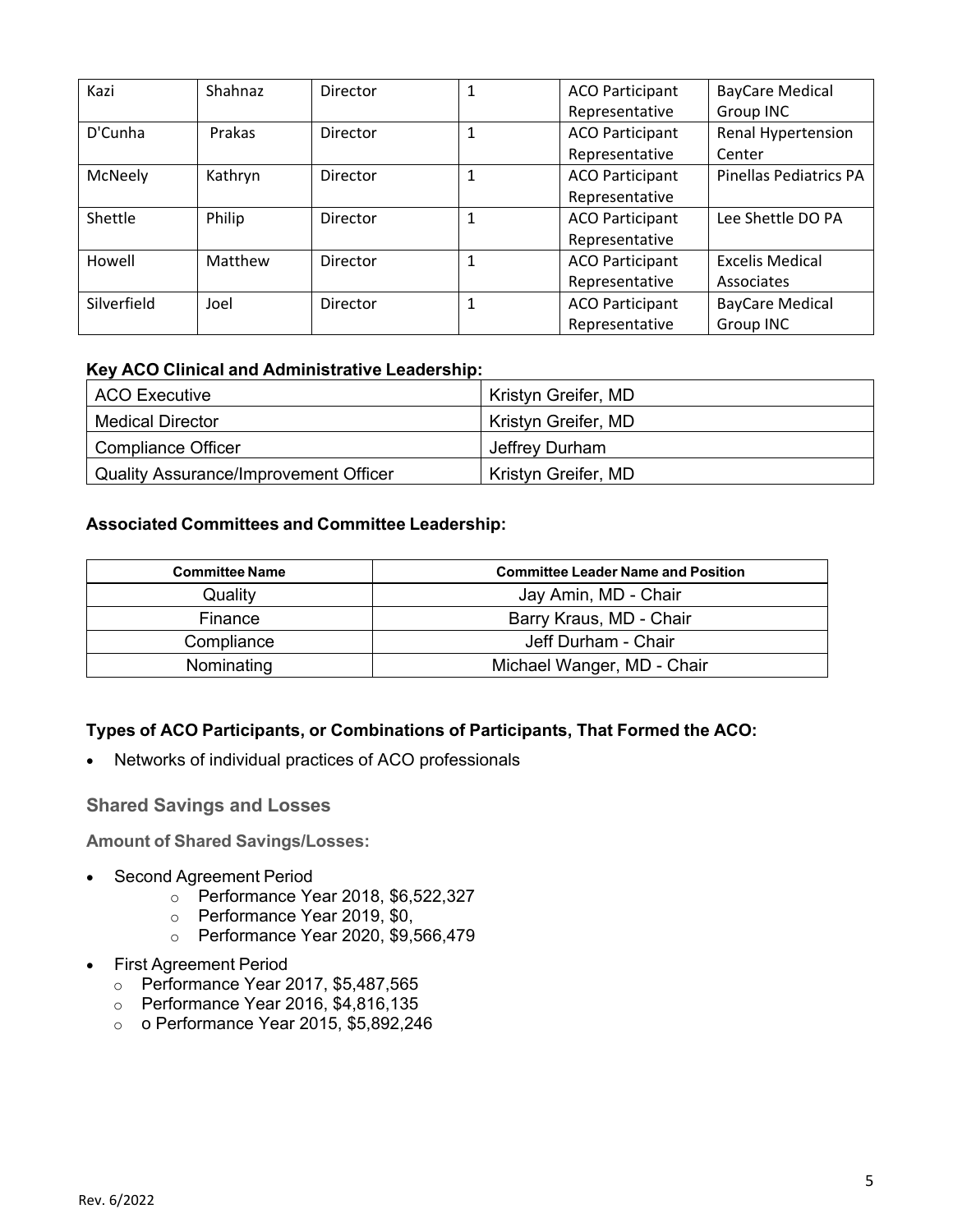#### **Shared Savings Distribution:**

#### **Second Agreement Period**

#### o *Performance Year 2018*

- Proportion invested in infrastructure: 20%
- Proportion invested in redesigned care processes/resources: 20%
- Proportion of distribution to ACO participants: 60%

#### o *Performance Year 2019*

- Proportion invested in infrastructure: 0%
- Proportion invested in redesigned care processes/resources: 0%
- Proportion of distribution to ACO participants: 0%

#### *Performance Year 2020*

- Proportion invested in infrastructure: 20%
- Proportion invested in redesigned care processes/resources: 20%
- Proportion of distribution to ACO participants: 60%

#### **First Agreement Period**

#### o *Performance Year 2017*

- Proportion invested in infrastructure: 20%
- Proportion invested in redesigned care processes/resources: 20%
- Proportion of distribution to ACO participants: 60%

#### o *Performance Year 2016*

- Proportion invested in infrastructure: 100%
- Proportion invested in redesigned care processes/resources: 0%
- Proportion of distribution to ACO participants: 0%

#### o *Performance Year 2015*

- Proportion invested in infrastructure: 40%
- Proportion invested in redesigned care processes/resources: 0%
- Proportion of distribution to ACO participants: 60%

#### **Quality Performance Results**

#### **2020 Quality Performance Results:**

| <b>ACO Quality Measure</b><br><b>Number</b> | <b>Measure Name</b>                                                                                                  | Rate  | <b>ACO Mean</b> |
|---------------------------------------------|----------------------------------------------------------------------------------------------------------------------|-------|-----------------|
| <b>ACO Quality Measure</b><br><b>Number</b> | Measure Name                                                                                                         | Rate  | ACO Mean        |
| ACO-8 [1]                                   | Risk Standardized, All Condition<br>Readmission                                                                      | 15.28 | 15.07           |
| ACO-38 [1,2]                                | Risk-Standardized Acute<br><b>Admission Rates for Patients</b><br>with Multiple Chronic Conditions                   | 44.66 | 49.50           |
| ACO-43 [3]                                  | <b>Ambulatory Sensitive Condition</b><br>Acute Composite (AHRQ*<br><b>Prevention Quality Indicator</b><br>(PQI #91)) | 0.88  | 0.95            |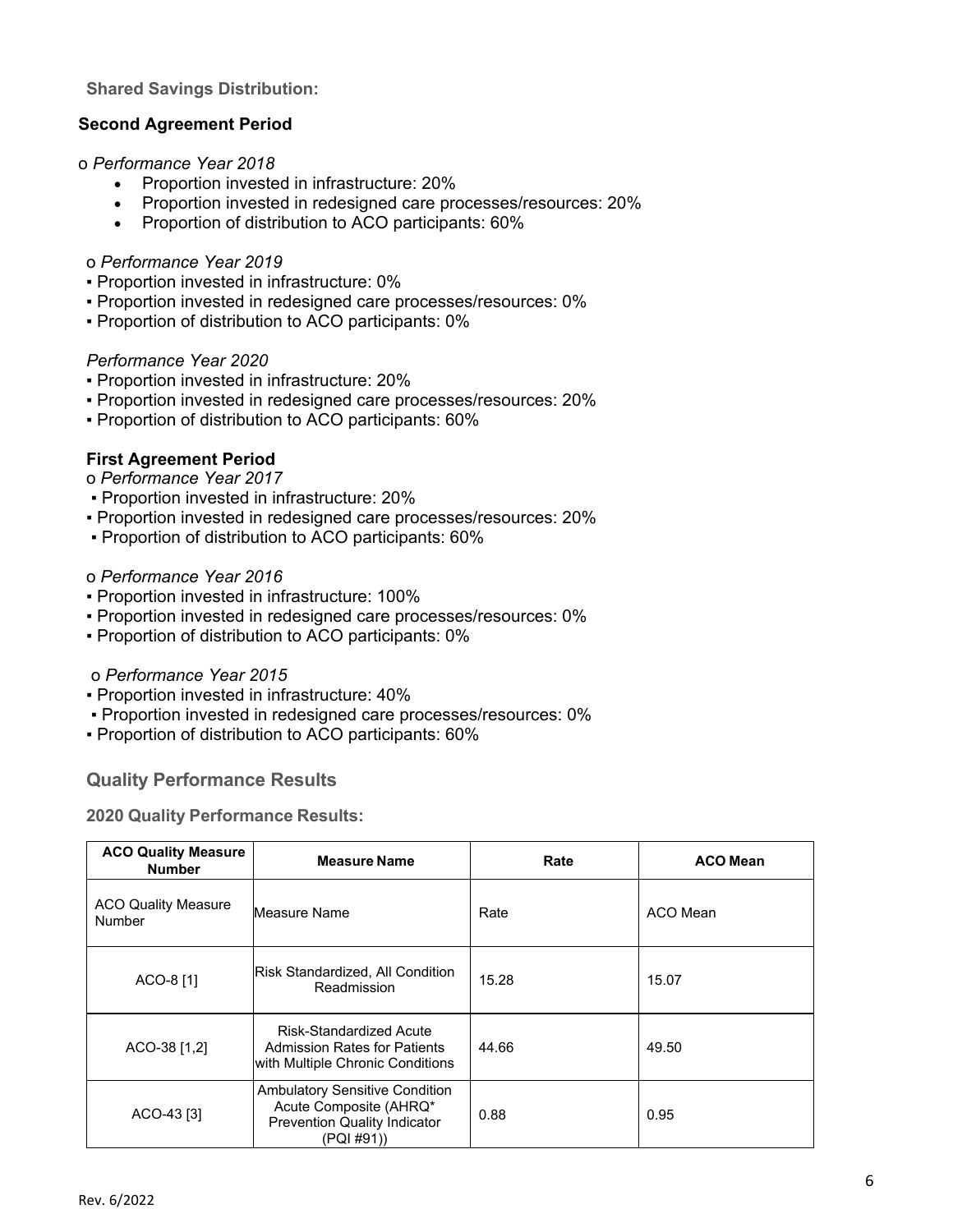| $ACO-13$      | Falls: Screening for Future Fall<br><b>Risk</b>                                               | 97.38 | 84.97 |
|---------------|-----------------------------------------------------------------------------------------------|-------|-------|
| $ACO-14$      | Preventive Care and Screening:<br>Influenza Immunization                                      | 85.25 | 76.03 |
| <b>ACO-17</b> | Preventive Care and Screening:<br>Tobacco Use: Screening and<br><b>Cessation Intervention</b> | 87.50 | 81.67 |
| <b>ACO-18</b> | Preventive Care and Screening:<br>Screening for Depression and<br>Follow-up Plan              | 85.96 | 71.46 |
| ACO-19        | <b>Colorectal Cancer Screening</b>                                                            | 85.14 | 72.59 |
| $ACO-20$      | <b>Breast Cancer Screening</b>                                                                | 86.55 | 74.05 |
| $ACO-42$      | Statin Therapy for the<br>Prevention and Treatment of<br>Cardiovascular Disease               | 83.51 | 83.37 |
| <b>ACO-27</b> | Diabetes Mellitus: Hemoglobin<br>A1c Poor Control                                             | 11.46 | 14.70 |
| <b>ACO-28</b> | Hypertension (HTN): Controlling<br><b>High Blood Pressure</b>                                 | 71.96 | 72.87 |

**For Previous Years' Financial and Quality Performance Results, Please Visit data.cms.gov** 

"Please note, the ACO-40 Depression Remission at 12 months quality measure is not included in public reporting due to low sample size. The Centers for Medicare & Medicaid Services (CMS) also waived the requirement for ACOs to field a CAHPS for ACOs survey for PY 2020 through the Physician Fee Schedule Final Rule for Calendar Year 2021. Additionally, CMS reverted ACO-8 Risk-Standardized, All Condition Readmission and ACO-38 Risk-Standardized Acute Admission Rates for Patients with Multiple Chronic Conditions to pay-for-reporting, given the impact of the coronavirus disease 2019 (COVID-19) public health emergency (PHE) on these measures."

#### **Payment Rule Waivers**

- Skilled Nursing Facility (SNF) 3-Day Rule Waiver:
	- o Our ACO uses the SNF 3-Day Rule Waiver, pursuant to 42 CFR § 425.612.
- Waiver for Payment for Telehealth Services:
	- $\circ$  Our ACO clinicians provide telehealth services using the flexibilities under 42 CFR § 425.612(f) and 42 CFR § 425.613.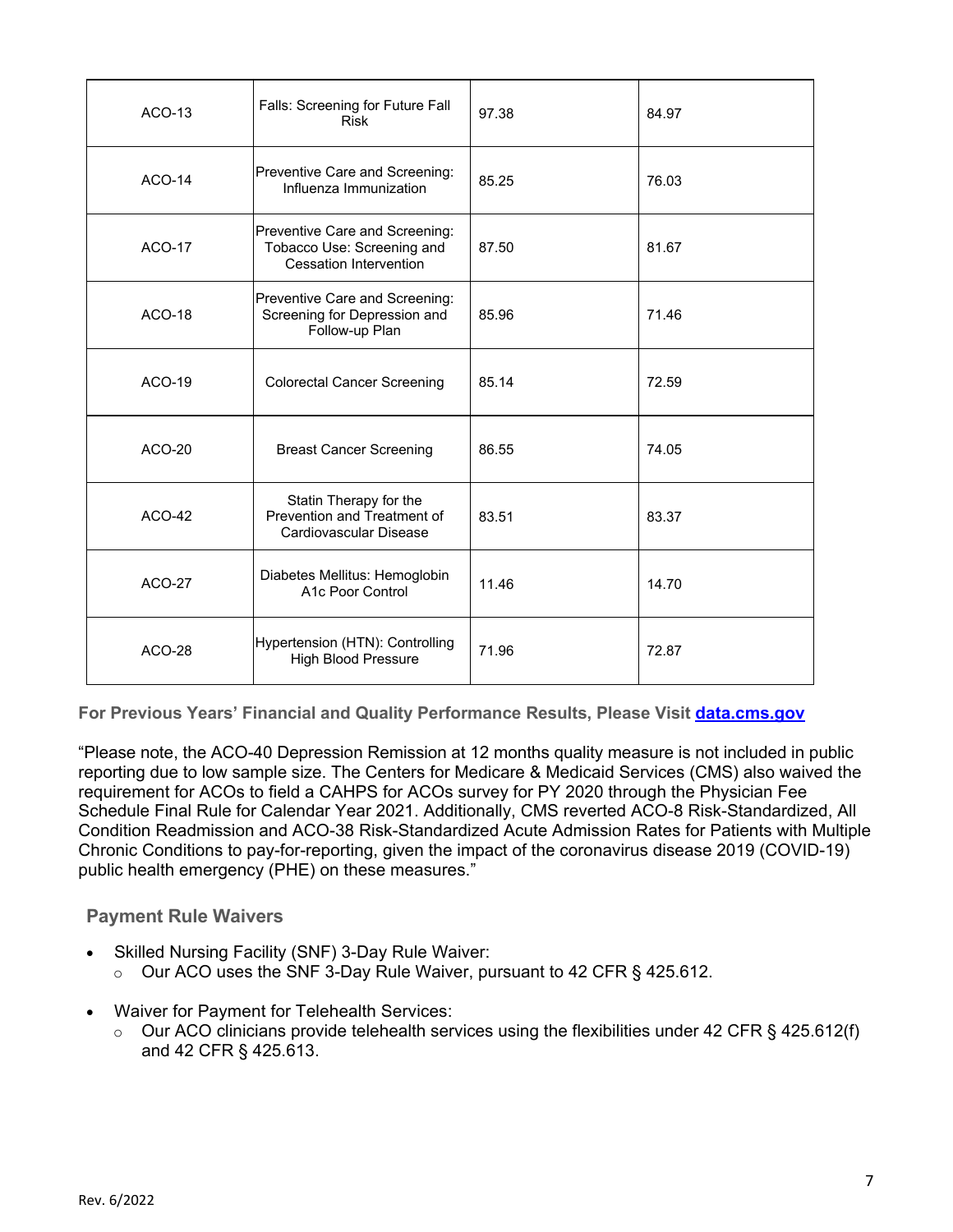#### **ACO Participation Waiver**:

The following information describes each arrangement for which our ACO seeks protection under the ACO Participation Waiver, including any material amendment or modification to a disclosed arrangement.

- *Parties to the arrangement:* All BayCare Physician Partners ACO Participants and providers.
- *Date of arrangement:* Effective 06/01/2022.
- *Items, services, goods, or facility provided:* See specific descriptions below.

BayCare Physician Partners ACO was established to enhance care coordination, improve patient outcomes, and reduce costs. The ACO Board of Directors has made a *bona fide* determination that the below services are reasonably related to the purposes of the Medicare Shared Savings Program and has duly authorized these arrangements under the ACO Participation Waiver effective 06/01/2022.

- **Population Health System.** This is a shared data system that provides analysis and performance reporting on the ACO's patient population. The system allows the ACO to identify patients with care opportunities and monitor the quality and cost/utilization performance of ACO participants and eligible Outside Parties. The ACO and the system Vendor provide support to integrate data from Payors, ACO participants, and eligible Outside Parties into the system to produce meaningful data and analytics. This arrangement includes management of user access to the system, ticketing and service request support, development of dashboard interfaces, and education and training for end-users. This arrangement provides transparency and promotes accountability for the quality and overall care of ACO-assigned Medicare beneficiaries, which assists the ACO in improving and meeting quality performance standards of the Medicare Shared Savings Program.
- **Clinical Data Registry.** This is a data registry that provides insight into the clinical performance of ACO participants based on standard measures of care. The registry allows ACO participants to understand their quality performance relative to a peer cohort and identify patients with care opportunities. This arrangement includes management of user access to the registry, ticketing and service request support, development of dashboards and customized measures, and education and training for end-users. This arrangement provides transparency and promotes accountability for the quality and overall care of ACO-assigned Medicare beneficiaries, which assists the ACO in improving and meeting quality performance standards of the Medicare Shared Savings Program.
- **Centralized Quality Reporting.** This represents centralized services provided by the ACO to meet annual quality reporting requirements of the Medicare Shared Savings Program and Quality Payment Program. These centralized services allow the ACO to meet certain reporting requirements on behalf of ACO participants, including CMS Web Interface (formerly 'GPRO') and CAHPS for MIPS reporting. This arrangement includes technical understanding of ACO quality measure specifications, clinical review and abstraction from medical records, coordinating requests to ACO participants for clinical documentation, submission of data to Medicare, and CAHPS for MIPS vendor selection and authorization. This arrangement allows for efficient and timely quality reporting and surfaces opportunities to Improve performance, which assists the ACO in improving and meeting quality performance standards of the Medicare Shared Savings Program.
- **Care Coordination Services.** This represents centralized care coordination services provided by the ACO including direct outreach to members and providers to facilitate scheduling and coordination of services, member education and support, closing gaps in care, medication review